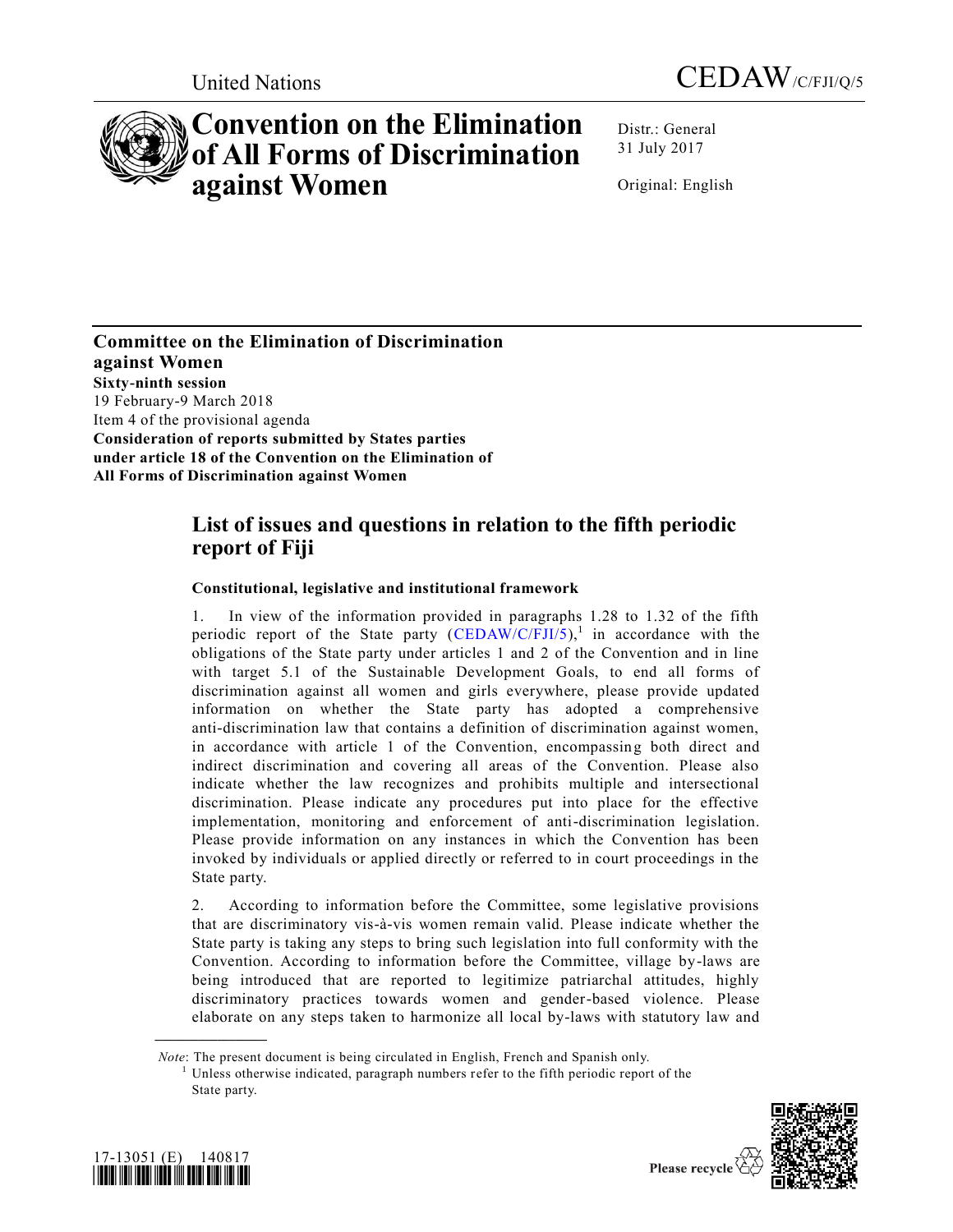ensure alignment with the Convention, and on any awareness-raising and sensitization campaigns to address those practices.

3. Please provide updated information on the Human Rights and Anti-Discrimination Commission of Fiji. With regard to the information provided in paragraph 2.86 of the report of the State party, please provide updated information on the human, technical and financial resources allocated to the Commission. Please indicate the steps taken by the State party to transform the Commission into a national human rights institution in line with the principles relating to the status of national institutions for the promotion and protection of human rights (Paris Principles).

## **Women human rights defenders**

4. According to information before the Committee, several laws, including Public Order (Amendment) Decree 2012 and Media Industry Development Decree 2009, as well as the frequent obstacles placed on meetings and marches, obstruct the work of human rights defenders, including women human rights defenders. Please indicate whether the State party has any intention to take measures, including legislative amendments, to remove barriers encountered by human rights defenders, including women human rights defenders, and to ensure that they can operate without undue restrictions. Please also indicate whether any legislation is in place that addresses violence towards and the harassment of human rights defenders specifically.

# **National machinery for the advancement of women**

5. Please elaborate on any steps taken to conduct gender impact assessments of new legislation and policies systematically. Please also indicate whether there is any intention on the part of the State party to conduct a gender impact a ssessment with regard to existing legislation and policies and make any necessary amendments to bring them into full compliance with the Convention. Please indicate whether the State party is envisaging increasing the resources allocated to implement the national gender policy of Fiji and to the women's plan of action.

# **Gender stereotypes and harmful practices**

6. In the light of previous concluding observations of the Committee (see [CEDAW/C/FJI/CO/4\)](https://undocs.org/CEDAW/C/FJI/CO/4), please provide detailed information on specific measures in place to counter stereotypical attitudes towards women and girls, including with regard to those women and girls who experience multiple forms of discrimination owing to their ethnicity, age, disability or other characteristics and to combat stereotypes that foment attitudes towards son preference, which, according to information before the Committee, inter alia, leads to boys and men frequently being given preference, including with regard to the distribution of food.

#### **Gender-based violence against women**

7. In accordance with the State party's obligation under the Convention, and in line with target 5.2 of the Sustainable Development Goals, to eliminate all forms of violence against all women and girls, including trafficking and sexual and other types of exploitation, in the public and private spheres, please provide information on the resources allocated to the implementation of the Domestic Violence Decree and provide up-to-date data on reports, prosecutions and convictions, as well as measures taken to prevent any form of gender-based violence against women, the incidence of which is particularly high. Please also provide information on any measures taken to train relevant professionals, in particular, health and law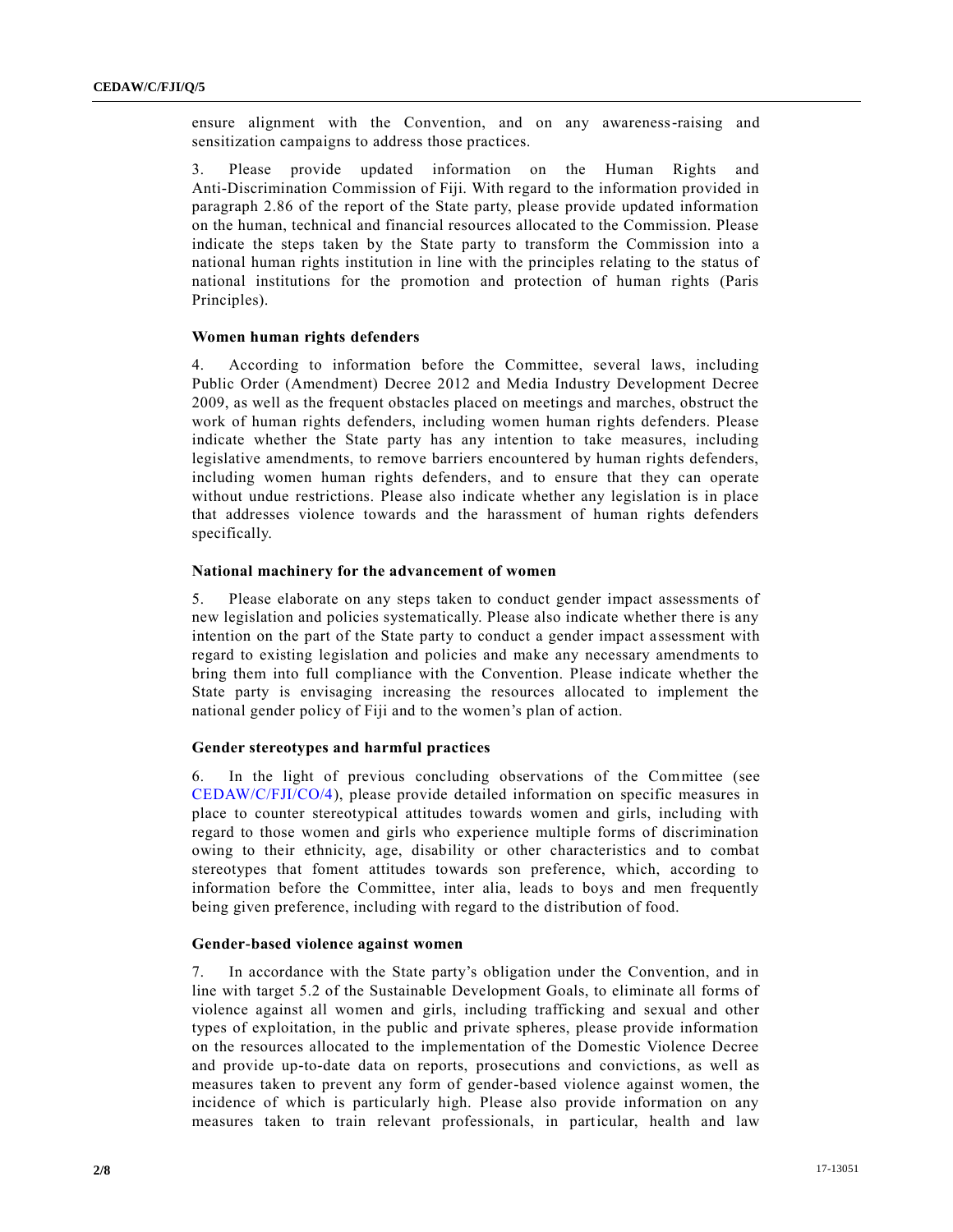enforcement professionals, to identify victims of gender-based violence against women and on the guidelines for responding to intimate partner violence and sexual violence against women and girls. In that regard, please also indicate any measures taken to increase the number of female front-line officers. Please also provide information on any steps taken to repeal the right to administer reasonable punishment, currently recognized in the Juveniles Act 1974.

8. Please provide updated information on the development of the national standard operating procedures for responding to cases of gender-based violence and the resources planned for conducting the intended training sessions on the protocol. In that regard, please also elaborate on any additional steps taken to ensure that traditional apologies such as *bulubulu* (reconciliation and forgiveness ceremony) are explicitly prohibited and under no circumstances accepted as mitigating factors and/or reparation for gender-based violence against women, and to further strengthen the implementation of the "no-drop" policy, whereby cases brought to court are pursued even after the customary pardon is given to the perpetrator. According to information before the Committee, sentences for perpetrators of gender-based violence against women are often lenient, including non-custodial sentences or probation. Please provide information on any measures taken to combat gender bias in the judiciary, and indicate whether any training sessions are provided to the judiciary on the gravity of gender-based violence against women and whether any legal amendments are envisaged to establish a minimum sentence that is commensurate with the gravity of that crime and to increase the issuance of domestic violence-related restraining orders. According to information before the Committee, while domestic violence-related restraining orders are very rarely issued to protect women victims of gender-based violence, men have, in several cases, used the gender-neutral Domestic Violence Decree to obtain residential domestic violence-related restraining orders against their female partners, leading to the removal of the women from the matrimonial home. Please elaborate on that development and indicate whether the State party is taking any measures to ensure that the Domestic Violence Act is not misused for such purposes. Please also elaborate on any awareness-raising measures taken to encourage victims of genderbased violence against women to report cases, and to dismantle all notions of victim-blaming. Furthermore, according to information before the Committee, there have been cases where women who report gender-based violence are charged with giving false information to a public servant, in order to punish and intimidate them. Please provide additional information on such cases and any efforts to prevent any forms of punishment and intimidation of victims of gender-based violence against women. Please also provide additional information on any measures taken to support victims of gender-based violence against women, such as a 24-hour hotline, appropriate shelters, legal aid, reintegration measures and access to physical and mental health services.

9. According to information before the Committee, the rate of sexual abuse of girls is very high. Please indicate the policies and measures adopted to prevent the sexual exploitation of women and girls, including women and girls with disabilities in particular, in the domestic sphere. Please also indicate whether the State party is envisaging taking any measures to ensure access to emergency contraception throughout the State party. Please provide information on the availability of post-exposure prophylaxis and whether health facilities have rape crisis departments and/or focal points.

10. Please indicate whether the State party is taking any steps towards amending the Crimes Decree in order to ensure that the definition of rape is centred on the absence of free and fully voluntarily given consent and the defence for having sexual relations with a child between 13 and 16 years of age when there is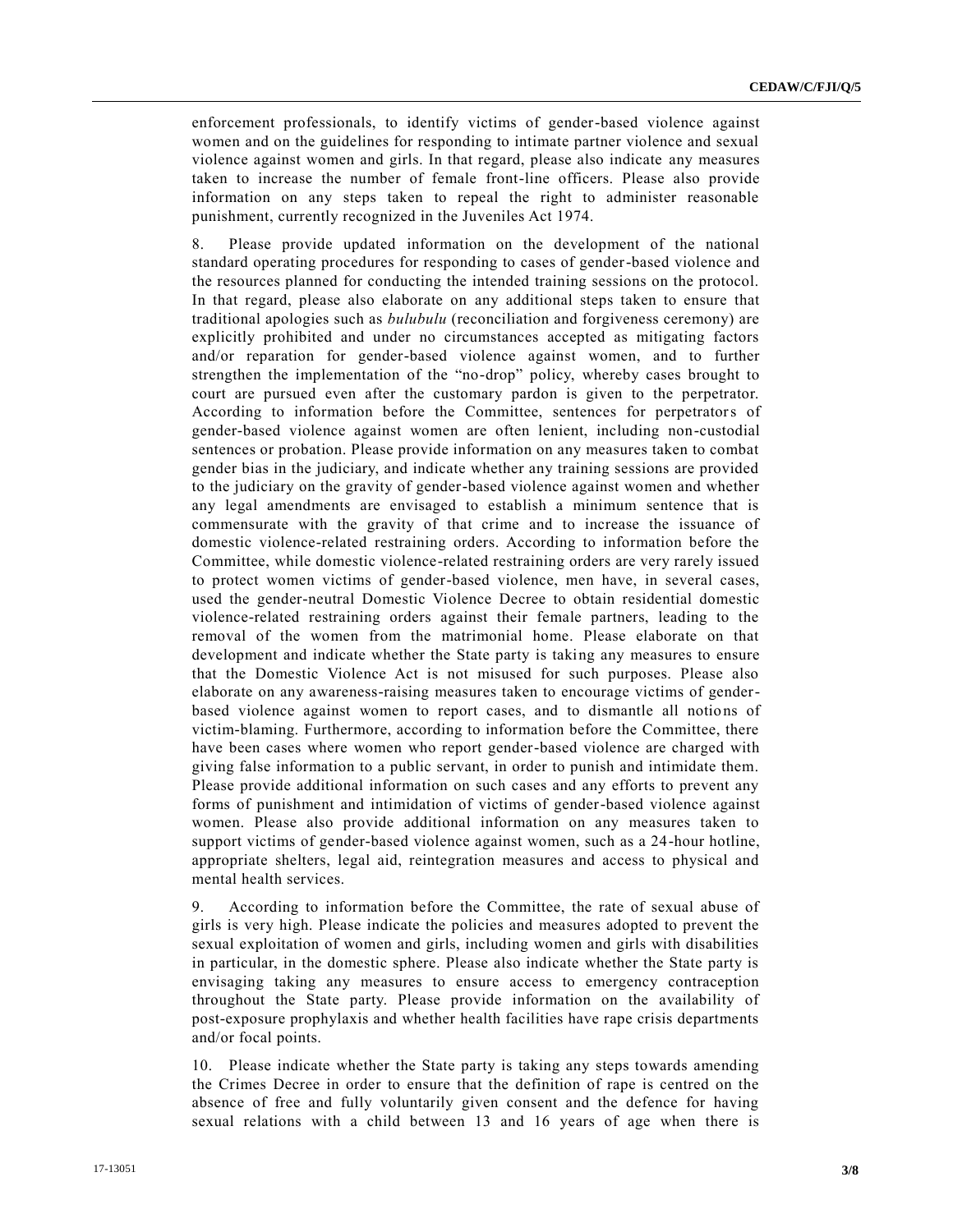reasonable cause to believe that the victim was 16 years of age or older is abolished. According to information before the Committee from a study, there have been several cases where girls in iTaukei villages who had been raped were forced to marry their rapist. Please indicate whether the State party is taking any steps, including awareness-raising, to stop such a practice, rescue and protect girls who have been forced into such marriages and punish perpetrators.

# **Trafficking and exploitation of prostitution**

11. According to information before the Committee, the State party is a source, destination and transit country for women and girls who are subjected to sex trafficking and forced labour. Please provide information on any efforts made to establish formal procedures to identify victims of trafficking, rescue them and provide them with protection. In accordance with the State party's obligation under the Convention, and in line with target 5.2 of the Sustainable Development Goals, please provide statistical data on the prosecution, conviction and acquittals of suspected perpetrators of trafficking and also indicate the resources allocated to anti-trafficking training of the police. Please elaborate on the impact of anticorruption measures on the prosecution of perpetrators.

12. According to information before the Committee, foreign women in prostitution have been deported without prior screening for vulnerability to being trafficked. Please indicate whether any legal measures are in place to ensure that women in prostitution are not criminalized or penalized. The Committee has also received information indicating that women are pressured into prostitution by circumstances such as unemployment, divorce and the failure of alimony debtors to pay. Please elaborate on the following:

- any specific measures taken by the State party to combat those circumstances;
- exit programmes for women in prostitution;
- any education-related measures taken to eliminate the demand for prostitution and the objectification of women and girls;
- the resources allocated to those measures.

According to information before the Committee, there have been cases of families selling their daughters into prostitution, in particular after Cyclone Winston. Please indicate whether there has been any prosecution of the participants in such transactions and whether the girls who were sold have been rescued, received access to shelter and mental and physical health services and been reintegrated into society. Please also provide information on any measures in place and/or envisaged to combat the sexual exploitation of girls living in the street and to provide them with accommodations. Please provide information on sex tourism, and in particular as it affects women and girls, in the State party and measures taken to combat it.

## **Participation in political and public life**

13. Please provide additional information on any measures taken and/or envisaged to increase the participation of women in political life with a view to increasing it to 50 per cent, including by establishing a quota. Please also provide data on the representation of women in the national diplomatic service and in international organizations. Please indicate whether any measures are in place and/or envisaged to increase the participation of women from ethnic minority groups in political and public life. Please also indicate whether the State party is envisaging taking measures to monitor and assess the implementation of the national gender policy and the women's plan of action relating to the participation of women in public and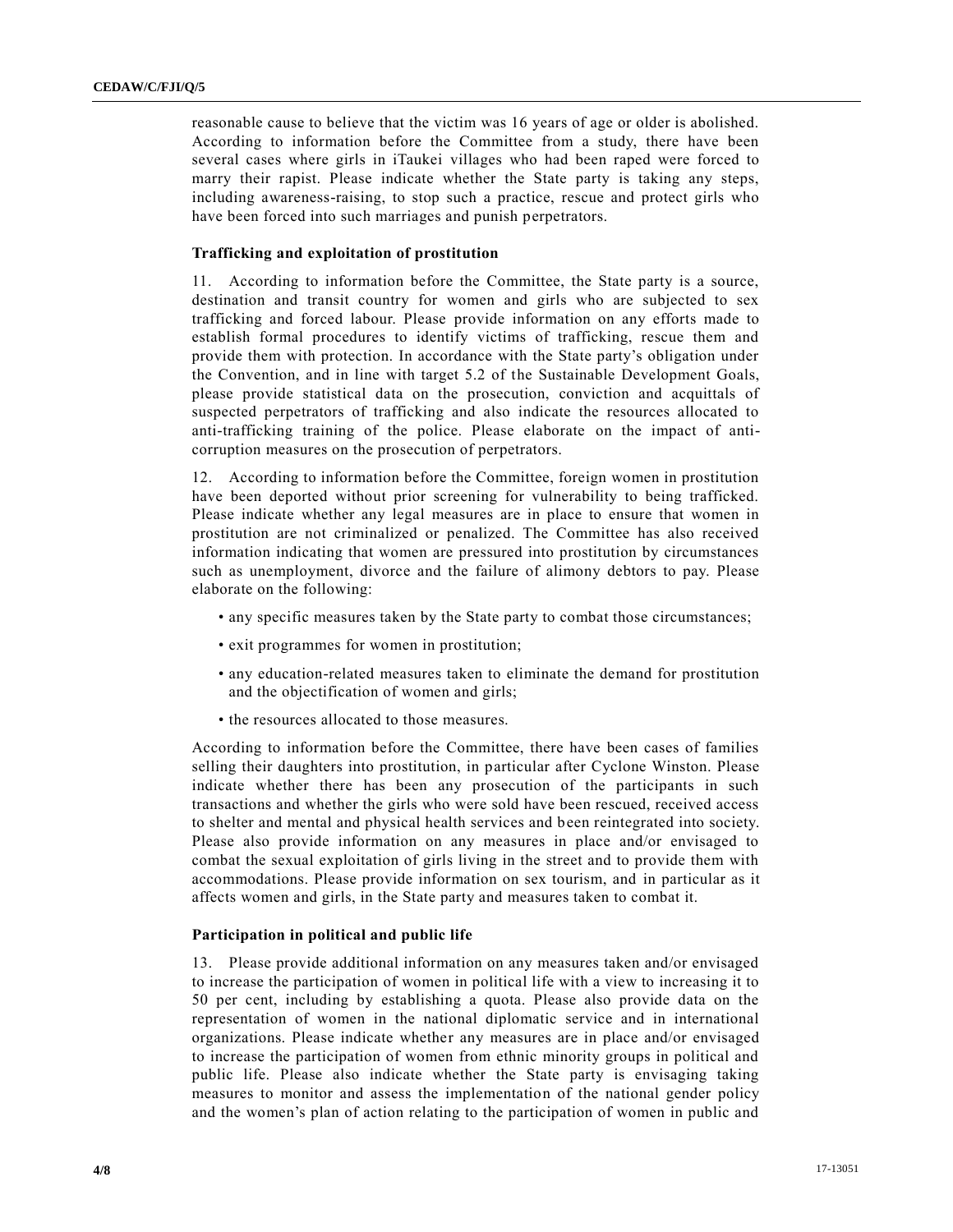political life. In addition, please indicate whether violence against women who are participating in political and public life is specifically prohibited by law.

# **Education**

14. Please describe the steps taken to review textbooks and materials at all levels of education in order to eliminate references that maintain or reinforce patriarchal gender stereotypes. Please indicate any measures taken to ensure mandatory, ageappropriate sex education at all stages of the education system, including on the patriarchal aspects of sexual relations between men and women. According to information before the Committee, pregnant girls and adolescent mothers are frequently forced to drop out of school. Please provide information on any measures envisaged, including of a legislative nature, to fully prohibit any form of expulsion of pregnant girls and adolescent mothers and provide them with the necessary support to continue their education and to combat any form of discrimination and/or stigma against them. According to information before the Committee, the school enrolment rate of girls in rural areas is significantly lower than that in urban areas, inter alia, because their parents cannot afford the cost of school materials. Please provide updated information on any measures taken to support those families in addition those referred to in paragraph 1.97 of the report of the State party.

# **Employment**

15. Please provide information on the full range of measures taken to address the occupational segregation of men and women in employment, including the concentration of women in low-wage jobs. Please also provide information on the availability and affordability of childcare facilities, which allow employees, in particular, female employees, who, owing to patriarchal attitudes towards the role of women in the family, are particularly affected, to reconcile work and family life; and whether the State party is envisaging taking any measures to encourage fathers to take paternity leave. According to information before the Committee, there have been cases where pregnant women have been released from employment. Please clarify whether such a release is fully prohibited and indicate any measures taken to ensure that women who report such an occurrence will not be subjected to any form of reprisal when wishing to re-enter employment. Please also provide information on the implementation of legislation protecting women from sexual harassment at work.

16. According to information before the Committee, a high number of women are engaged in unpaid and informal work. In line with general recommendation No. 16 (1991) on unpaid women workers in rural and urban family enterprises and general recommendation No. 17 (1991) on the measurement and quantification of the unremunerated domestic activities of women and their recognition in the gross national product, and in line with target 5.4 of the Sustainable Development Goals, to recognize and value unpaid care and domestic work through the provision of public services, infrastructure and social protection policies and the promotion of shared responsibility within the household and the family as nationally appropriate , please provide information on any measures taken to ensure that women engaged in unpaid work or in the informal sector, both in rural and urban areas, have access to non-contributory social protection. In that regard, please also elaborate on any specific measures taken to protect older women who are not able to engage in any form of work from falling into poverty.

# **Health**

17. According to information before the Committee, 39 per cent of women think that they must have the permission of their husband or partner before they seek health care. In line with the statement by the Committee on sexual and reproductive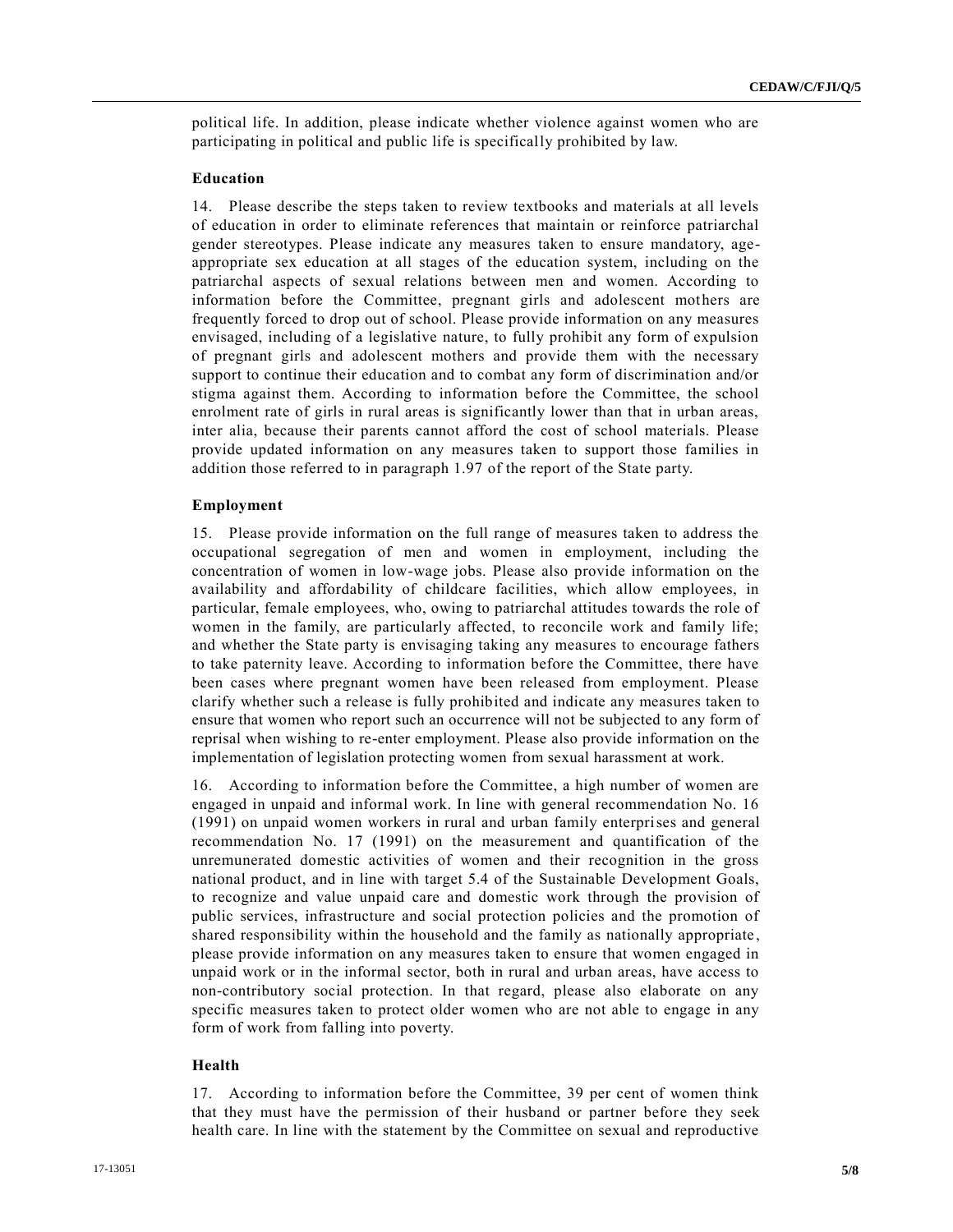health and rights, please indicate any steps taken to fully decriminalize abortion, legalize it at least in cases of rape, incest, threat to the life and/or health of the mother or severe fetal impairment and ensure access to safe and good-quality abortion. Please also provide information on access to safe and good-quality postabortion care, including in cases of abortion that are not legal under the State party 's legislation. Please indicate whether the State party is considering removing the necessity for parental consent when accessing contraception, and considering conducting awareness-raising campaigns, in particular, among health professionals, to dismantle the stigma of premarital sexual relations, with a view to reducing the high number of teenage pregnancies. Please also indicate the resources allocated to adolescent health development clinics. According to information before the Committee, there have been cases where unmarried women have been denied contraception or health professionals have requested a husband's consent to allow his wife to access contraception. Please indicate the steps taken, including by conducting training for health professionals, to address those phenomena.

#### **Social and economic benefits**

18. According to information before the Committee, women, including many female heads of household, are particularly at risk of poverty, frequently owing to harmful cultural norms according to which women do not have access to bank accounts, money or assets. Please provide information on specific awareness-raising campaigns conducted to dismantle such harmful cultural norms and economic structural measures taken to reduce poverty and improve the economic livelihood of women. Please also indicate whether the State party is envisaging or taking targeted measures, such as special microcredit and low-interest credit schemes, technical assistance and counselling to increase the access of women to loans and financial credit and promote their entrepreneurial activities.

#### **Rural women**

19. According to information before the Committee, rural women, in particular, are exposed to patriarchal norms and have insufficient income -earning possibilities to build an independent life. In the light of the statement in paragraph 2.85 of the report of the State party and in line with general recommendation No. 34 (2016) on the rights of rural women, please provide information on any measures taken to increase the participation of rural women in political and public life; enhance their access to justice and provide them with protection, support and assistance when they are subjected to gender-based violence; and ensure their access to employment, land ownership and management, in addition to economic opportunities. With reference to the information provided in paragraph 2.47 of the report, please also provide information on any measures taken to ensure that rural women have access to health services in reasonable vicinity.

# **Lesbian, bisexual, transgender and intersex women and girls**

20. Please provide information on the safeguards in place to protect lesbian, bisexual, transgender and intersex women and girls from discrimination at school. In the light of reports that a boarding school student was ordered to be a day scholar as a result of being perceived as a lesbian, please provide updated information on whether the student has been able to return to the boarding school and has received any form of compensation. Please provide additional information on whether there have been any other cases where students have suffered from any discriminatory treatment by the school administration for being, or being perceived as, lesbian, bisexual, transgender or intersex.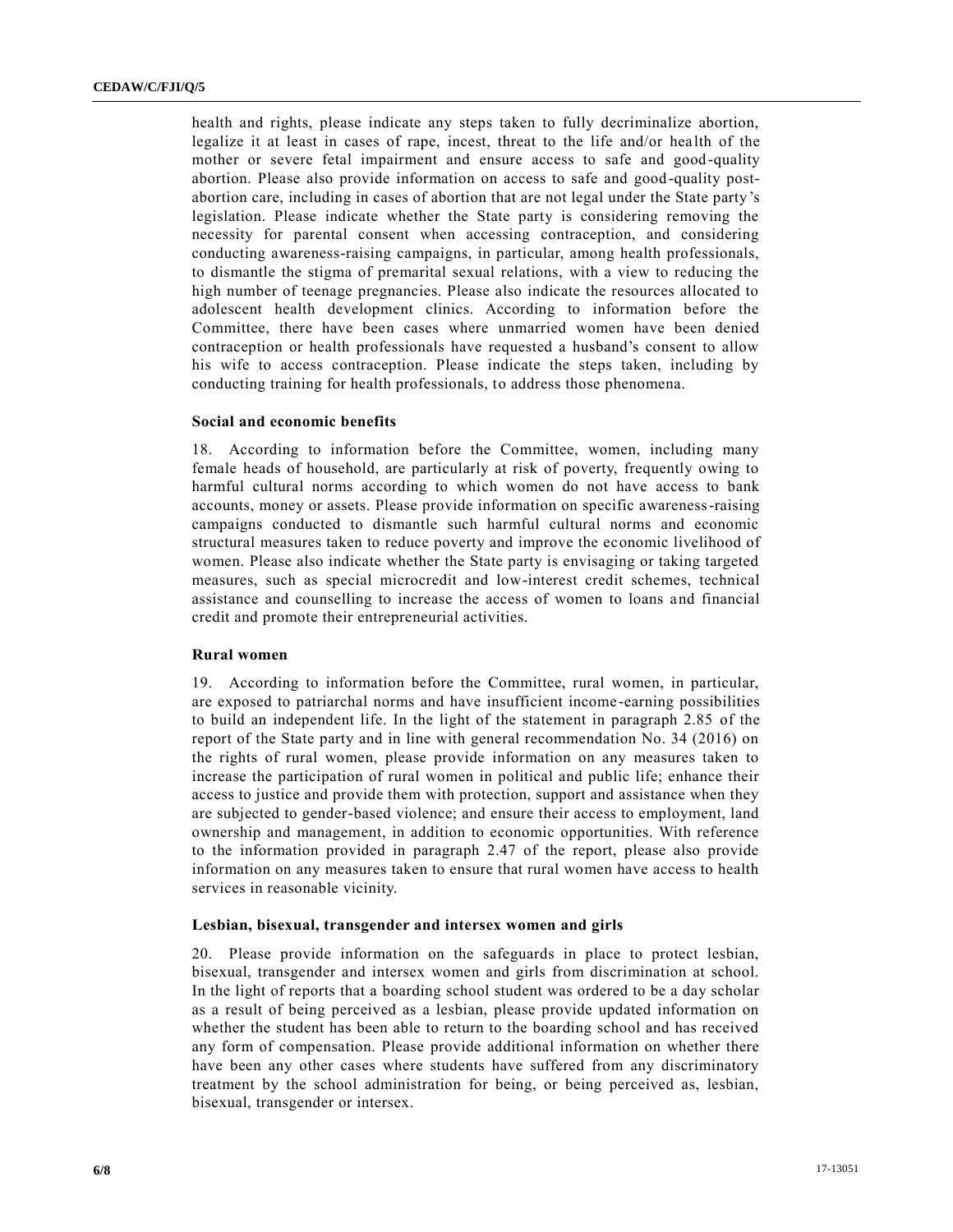## **Indigenous women and women from minority groups**

21. Please provide comprehensive information on the situation of women from ethnic minority groups in the State party. According to information before the Committee, indigenous women are frequently excluded from the decision-making process in connection with the distribution of indigenous land. In line with target 5.a of the Sustainable Development Goals, to undertake reforms to give women equal rights to economic resources, as well as access to ownership and control over land and other forms of property, financial services, inheritance and natural resources, in accordance with national laws, please elaborate on any measures taken or envisaged to ensure the equal participation of women in all decision-making processes on all issues in connection with indigenous land.

# **Women with disabilities**

22. Given the absence of information in the State party's report, please provide information on any measures taken to remove all barriers to women with disabilities to the labour market, health care and educational institutions; prevent violence against women with disabilities; and adapt centres providing aid and support to the victims of violence to the needs of women with disabilities. Please also indicate any steps taken to facilitate the transition of women and girls with disabilities from institutional care to community-based social service alternatives.

## **Disaster risk reduction and climate change**

23. In line with target 13.3 of the Sustainable Development Goals, to improve education, awareness-raising and human and institutional capacity on climate change mitigation, adaptation, impact reduction and early warning, and target 13.b, to promote mechanisms for raising capacity for effective climate change -related planning and management in least developed countries and small island developing States, including focusing on women, youth and local and marginalized communities, and with reference to the national climate change policy, please indicate any efforts made by the State party:

(a) to ensure that the development and implementation of policies and programmes relating to the mitigation of disasters (including cyclones and flooding), disaster preparedness, post-disaster management, response to disasters, the impact of climate change and other emergencies are based on a comprehensive gender analysis;

(b) to ensure that the equal participation of women and girls, in particular, those who reside in low-lying coastal areas, in policy and programme-making processes in that regard is guaranteed.

Please also specify whether such policies and programmes also include measures that ensure that women:

- are not subjected to discrimination when accessing livelihood support following disasters;
- are protected against gender-based violence against women in evacuation centres;
- are adequately represented in disaster preparedness and response structures;
- are taught how to swim and climb beginning in early childhood.

Please also indicate whether the State party ensures that humanitarian assistance includes all items necessary for sexual and reproductive health, including female hygiene.